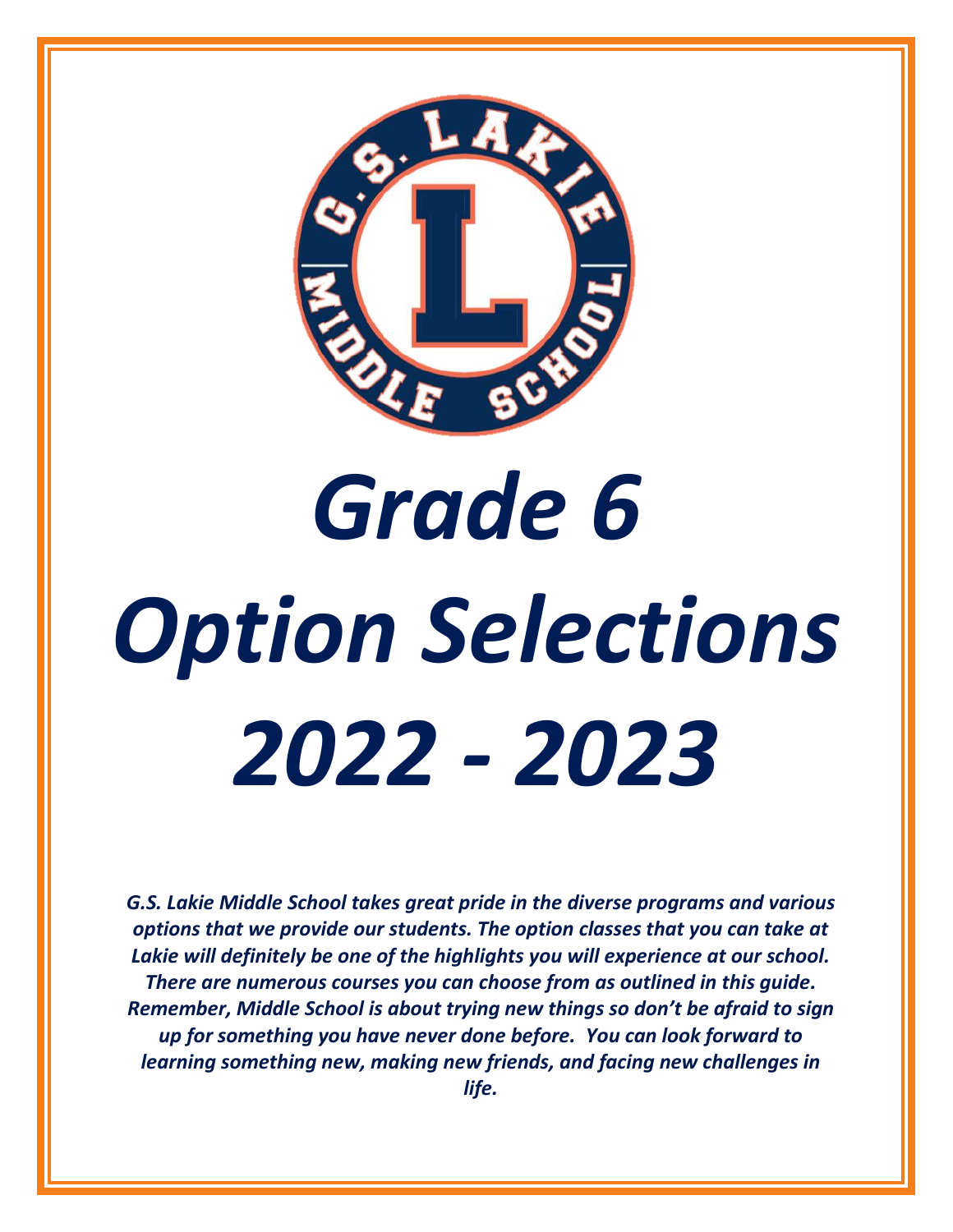# *General Information for Options*



### *Information on Selecting Options*

At G.S. Lakie we offer a wide variety of option courses. As a grade six student, you are *required* to take one Music option and one Art option (you may take more if you desire). Your remaining selections may be made from all options listed. In total you will required to select **8** option choices before submitting.

The following "planning guide" is designed to help you select your choices, while assuring you have met the requirements. We suggest students and parents/guardians sit together to complete their option selections.

### *Reminders:*

- The school year is divided into 3 terms and each term has 2 option blocks. This means students could potentially have six different options per year.
- Some options have a supplementary fee to cover material and supports. These are noted within the description area and are added on via School Cash Online in the fall.
- Some options are considered **"multi-term options**" meaning they occur for more than one term. However, you still need to fill in a total of **8** options before submitting.
- When you are done selecting your choices, you will need to hit "**OKAY**" on the bottom right of your screen. Only then will your selections be processed in the system.
- This process does not prioritize preferred options, nor do we track who selects options when. Once all selections are entered for all students, our software will populate as many students with their requested options as possible.
- We ask you over-select classes, as courses are filled based on interest and capacity limits.
- You will learn what options you will be taking in the fall.

**PLEASE NOTE**: Depending on student numbers, students' option selections, and teacher schedules, option courses may be cancelled.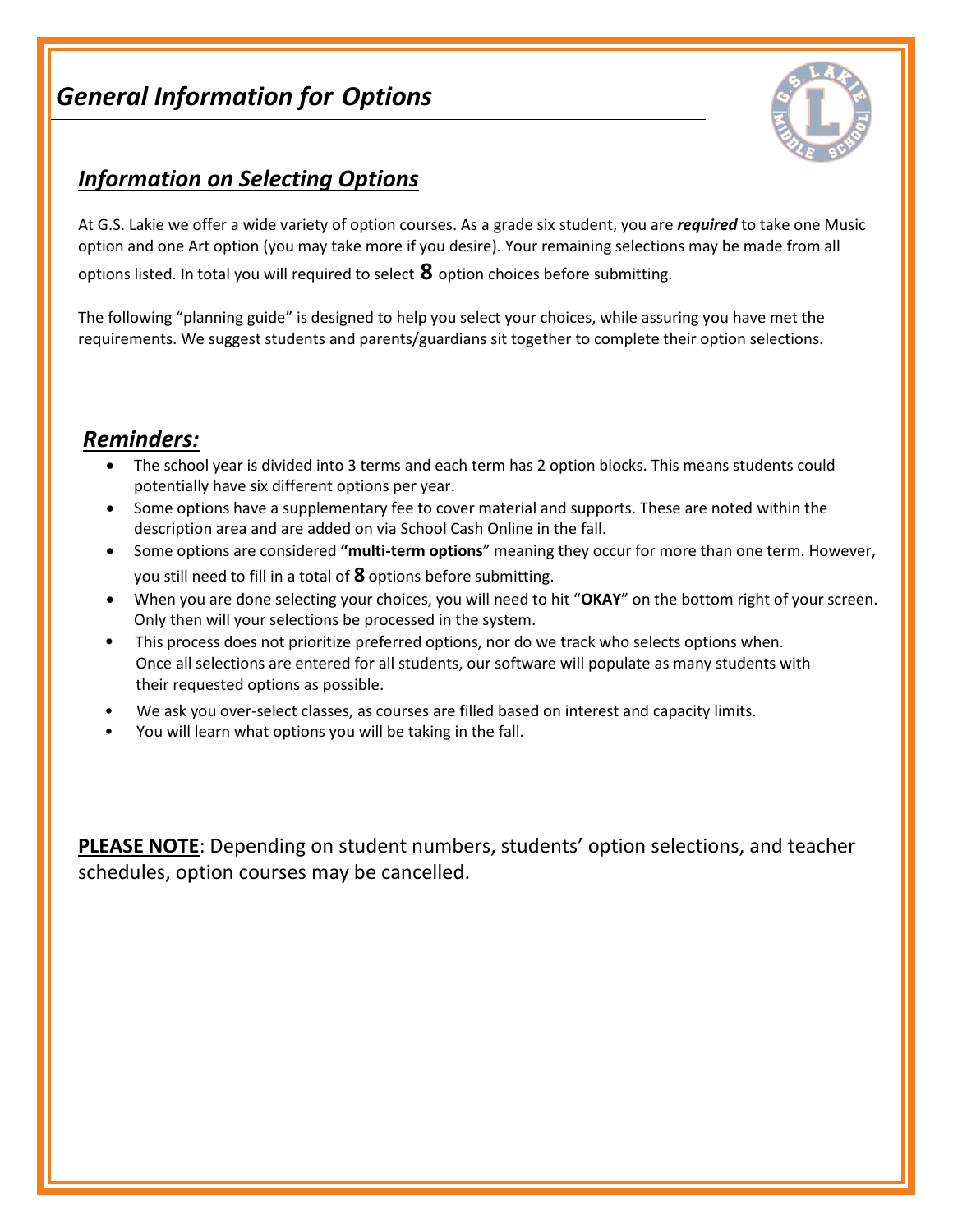|                                                     |                                     | the Art based options, listed below, when you are registering in PowerSchool |                        | Step 1: Grade 6 students are required to take an Art/Design option, so please make sure you select <b>One</b> of                                                                                                          |
|-----------------------------------------------------|-------------------------------------|------------------------------------------------------------------------------|------------------------|---------------------------------------------------------------------------------------------------------------------------------------------------------------------------------------------------------------------------|
|                                                     | Art 6                               | <b>Digital Art 6</b>                                                         |                        | Photography 6                                                                                                                                                                                                             |
|                                                     |                                     |                                                                              |                        | Step 2: Grade 6 students are required to take a music-based option, so please make sure that you select one                                                                                                               |
|                                                     |                                     | of the Music based options, listed below, when registering in PowerSchool    |                        |                                                                                                                                                                                                                           |
|                                                     | <b>Music Guitar 6</b>               |                                                                              | <b>Music Madness 6</b> |                                                                                                                                                                                                                           |
|                                                     |                                     |                                                                              |                        |                                                                                                                                                                                                                           |
|                                                     | have some alternatives just in case |                                                                              |                        | <b>Step 3:</b> Now you will be asked to select $6$ additional option choices that you would be interested in taking.<br>Even though you will only have a total of six option periods throughout the year, we will need to |
| Art 6                                               |                                     | <b>Digital Art 6</b>                                                         |                        | <b>Numeracy 6</b>                                                                                                                                                                                                         |
| <b>Babysitting 6</b><br><b>Board Games 6</b>        |                                     | Drama <sub>6</sub><br><b>Film Studies 6</b>                                  |                        | Outdoor Ed 6<br>Photography 6                                                                                                                                                                                             |
| <b>Book Club 6</b>                                  |                                     | Food Prep and Healthy Choices 6                                              |                        | <b>Sewing &amp; Fabric Arts 6</b>                                                                                                                                                                                         |
| <b>Computers 6</b>                                  |                                     | Math 4 Life 6                                                                |                        | Spanish 6                                                                                                                                                                                                                 |
| <b>Cooperative Games 6</b>                          |                                     | <b>Marine Biology 6</b>                                                      |                        | <b>Wicked Wizard of OZ 6 - Performance</b>                                                                                                                                                                                |
| <b>Dance Grooves 6</b><br>Dance Hip-Hop 6 (2 terms) |                                     | <b>Music Madness 6</b><br><b>Music Guitar 6</b>                              |                        |                                                                                                                                                                                                                           |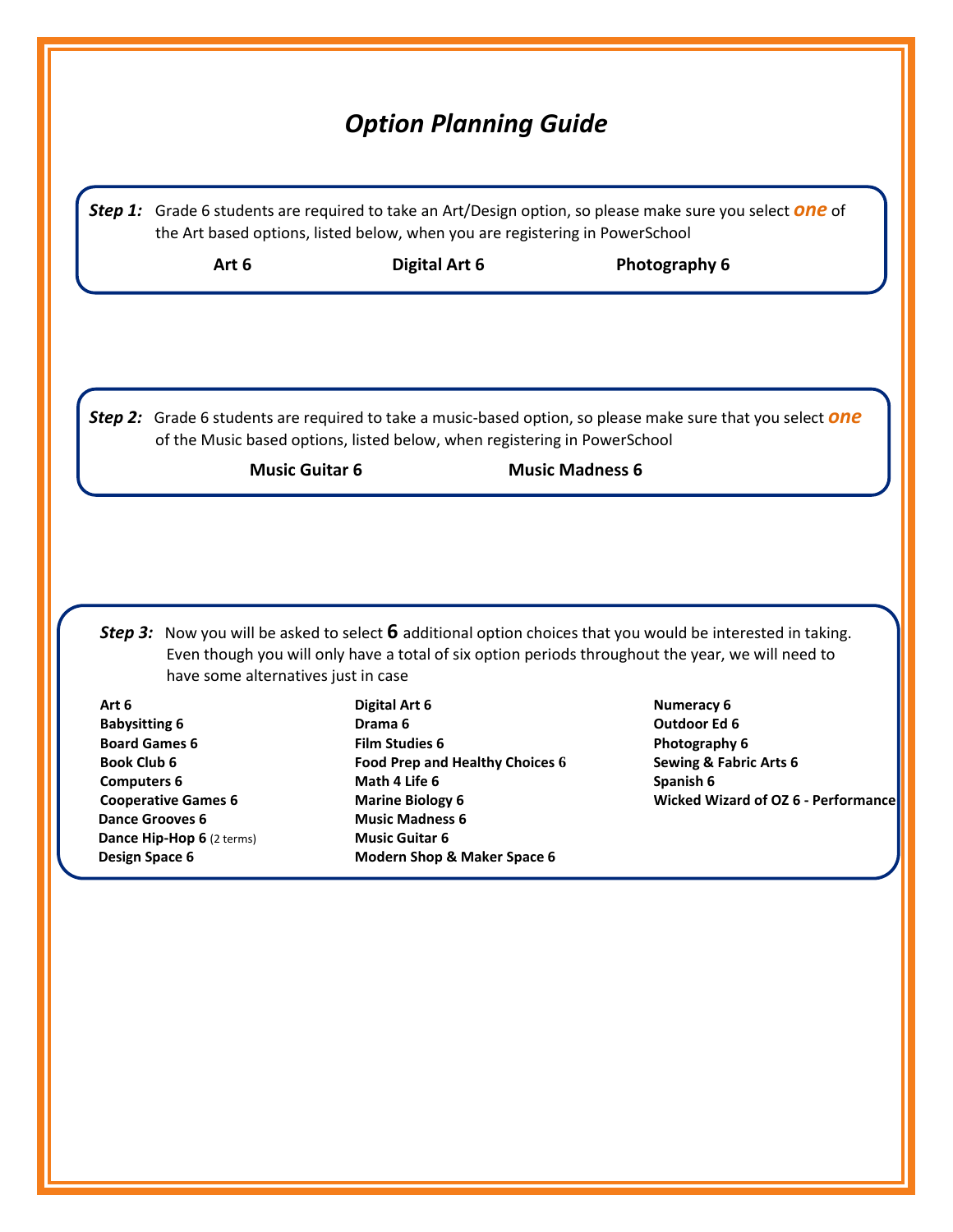# *Lakie Option Program Menu*

#### *ART 6*

 *Number of Terms: 1 Experience Needed: None Fees or Costs: Your Own Supplies*

EVERYONE can draw and create art! If you think you can only draw a stick man, take this class, and you will amaze yourself at what you can do as an artist! Art is about making people feel, see or think differently, not just about technique or skill. This Art 6 class will have a variety of art projects that ensure success and increase creativity. By the end of the term, everyone will not only feel like an artist, but be one. Some projects for Art 6 will be showcased in a variety of ways, which may include, but are not limited to: around the school, art shows, the community, and school productions. This will be a fun and creative class in which everyone can be successful and learn new techniques.

*Note:* There are additional supplies that you will need to purchase for this class. This list of supplies will be given out on the first day of the term.

#### *BABYSITTING 6*

*Number of Terms: 1 Experience Needed: None Fees or Costs: \$15 (cost of manual)* In this course we will follow the outcomes set out by the Canadian Safety Council Babysitters Course. You will learn childcare basics for children at various ages and stages, how to get and keep babysitting clients, activities to do with children of various ages, and how to keep children safe under your care. We will also spend some time discussing the business of babysitting. Students who pass the course will receive certification through the Canadian Safety Council.

#### *BOARD GAMES 6*

 *Number of Terms: 1 Experience Needed: None Fees or Costs: None* In this option, we will explore and play a variety of different games. Along the way, you will also:

- increase brain function
- learn how to set goals and develop patience
- develop and strengthen relationships with new people
- increase happiness and decrease stress
- enhance creativity and self-confidence

#### *BOOK CLUB 6*

 *Number of Terms: 1 Experience Needed: None Fees or Costs: None*

Book Club is a course designed for those who want to spend more time reading, discussing books, and exploring titles and genres that are new to them. All levels of readers are invited to join. In this class, expect to read, discuss, view, and create amazing projects based on the books you are exploring. (Please Note: you will be given a choice in the material you will be reading.)

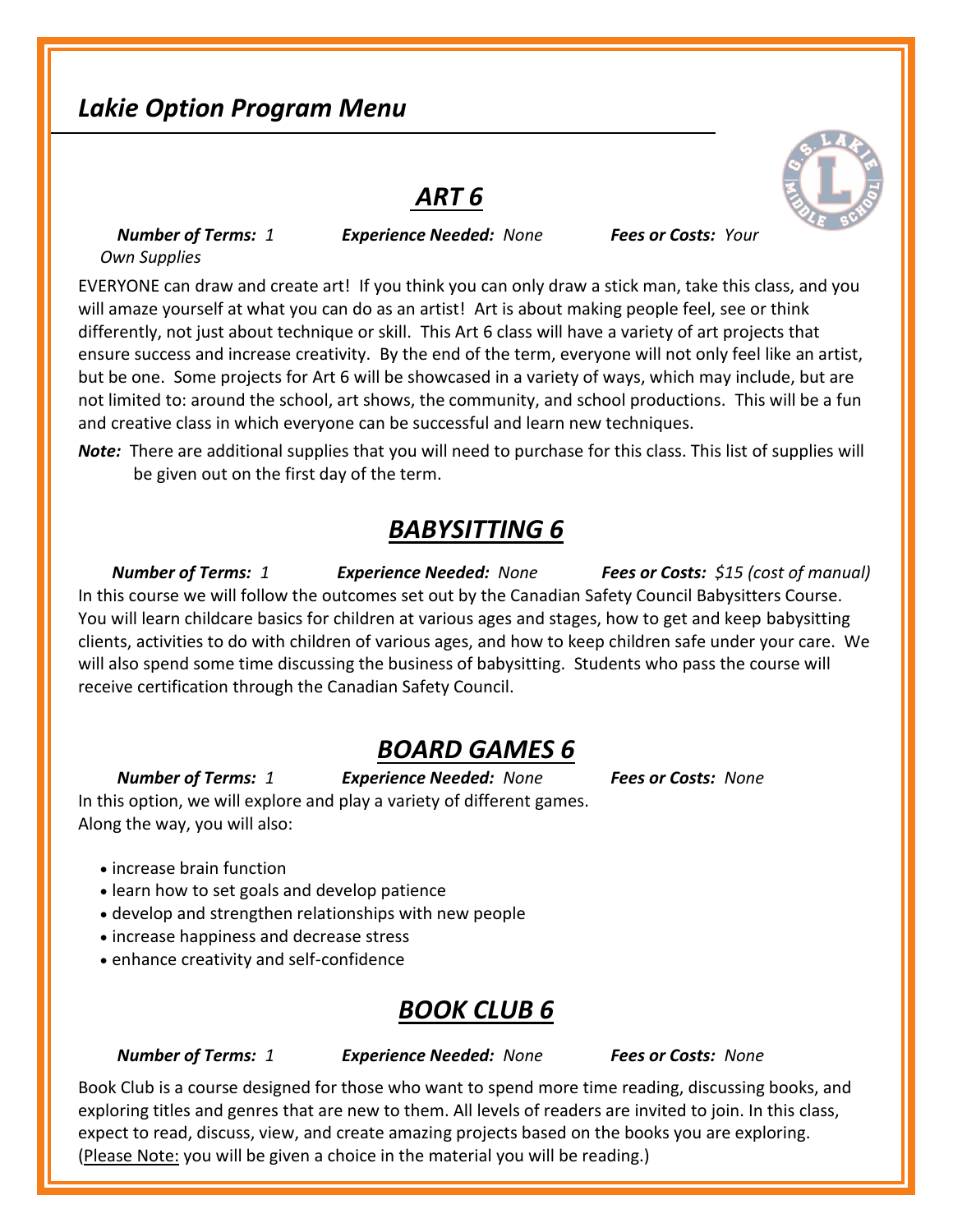### *COMPUTERS 6*

#### *Number of Terms: 1 Experience Needed: None Fees or Costs: None*

Computers 6 offers students a chance to develop their computer skills. The aim of the course is to equip students with the basic computer skills needed to enhance classroom assignments and projects during their middle school experience and beyond. This course will focus on areas such as email use, file organization, keyboarding, word processing and web design. Students will learn how to utilize their One Drive, MS TEAMS and MS Office 365 which they have access to at home through the web. This is great course to take if you are less familiar with how to use a computer for practical applications. Students will be taught proper touch typing techniques with the goal of achieving a minimum of 10 wpm with 90% accuracy.

# *COOPERATIVE GAMES 6*

*Number of Terms: 1 Experience Needed: None Fees or Costs: None*

Do you want to improve your strategic skills while playing games you love? If so, then this is the option for you! Students in this class will have fun playing a variety of games developing their abstract critical thinking and cooperation skills.

Some of the brain boosting benefits of strategic games include enhanced memory, concentration, strategy function and problem-solving skills.

Through cooperative games students will also develop their level of teamwork, conflict resolution, self awareness, communication and leadership.

#### *DANCE GROOVES 6*

#### *Number of Terms: 1 Experience Needed: None Fees or Costs: None*

This dance class is designed for those students who just want to come out and have fun grooving! During the Dance Grooves class, students will have the opportunity to try new dance skills and original choreography. This course incorporates a variety of dance styles and music. Through participation in this class, students will improve muscle strength, balance, coordination, flexibility, core stability and cardiovascular fitness. Students will gain spatial awareness, self-awareness, self-confidence, musicality and develop a greater appreciation for the arts. Please note this is **NOT** a performance-based class and is meant to be a fun and relaxing way for students to try something new that they might not otherwise have the opportunity to try. Students will focus on learning new skills as opposed to mastering choreography for a live performance. A pair of indoor runners will be needed for this class.

### *DANCE HIP-HOP 6*

 *Number of Terms: 2 Experience Needed: None Fees or Costs: \$25*

As a member of the Lakie Hip-Hop **crew,** you will have the opportunity to master new dance skills and original choreography. This class is suitable for all levels from **BEGINNER** to advanced and it runs for **two terms**. Please note students enrolled in this class will have the opportunity to perform in our traveling **Hip-Hop tour**! You will feel like a star performing with stylish costumes and cool lighting effects. This course incorporates various dance styles such as hip-hop, break dancing, house, animation, tutting, waving, gliding, crumping, popping, locking and stomp.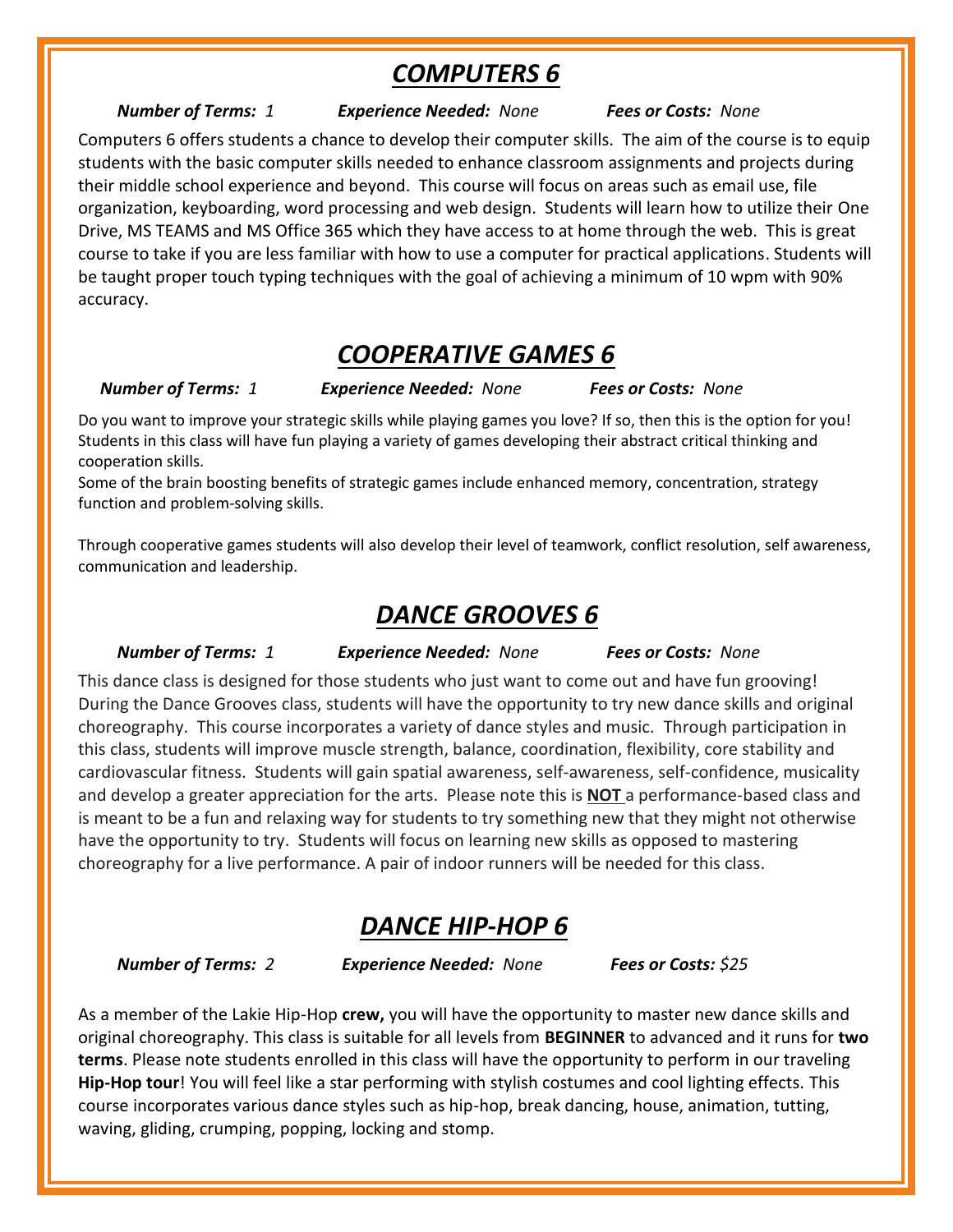In this class you will also get to participate in our **student choreography** unit. During this unit you will select your favorite music, choreograph a dance routine, design lighting, and choose your favorite performance outfit! Our student chorography unit challenges students to be creative, innovative and cooperative!

Through dance, students will gain spatial awareness, self-awareness, self-confidence, musicality and develop a greater appreciation for the arts. Participation in dance will improve muscle strength, balance, coordination, flexibility, core stability and cardiovascular fitness.

If you want to make new friends and have a blast moving to the music you love, this class is for you! Please note this option runs for two terms. A pair of indoor runners will be needed for this class. There is a **\$25 production fee** for this course.

### *DESIGN SPACE 6*

**Number of Terms:** 1 **Experience Needed:** None **Fees and Costs:** \$20 Students in Grade 6 learn new skills, develop existing skills and integrate them with other interests. They will investigate many techniques and then choose their favorites to make their projects. Techniques that they may be exposed to are:

- Printmaking
- Dyeing
- Felting
- Weaving
- Rug hooking
- Macramé
- Surface embellishment

Once projects for the term are determined, students will receive instruction on various machines and techniques. There is no pre-requisite for this class at any grade, all levels of experience are welcome. In addition to the \$15 course fee, students may provide their own material for some projects, if this is a problem for your family please let us know.

# *DIGITAL ART 6*

#### *Number of Terms: 1 Experience Needed: None Fees or Costs: None*

Digital Art 6 offers students a chance to develop their technology skills, while experiencing components of the grade 6 Art curriculum in a digital environment. The aim of the course is to expose students to digital image manipulation, digital drawing and online image/art tools. Students will investigate career connections and create a digital portfolio to showcase final projects. Students will be taught proper touch-typing techniques with the goal of achieving a minimum of 10 wpm with 90% accuracy.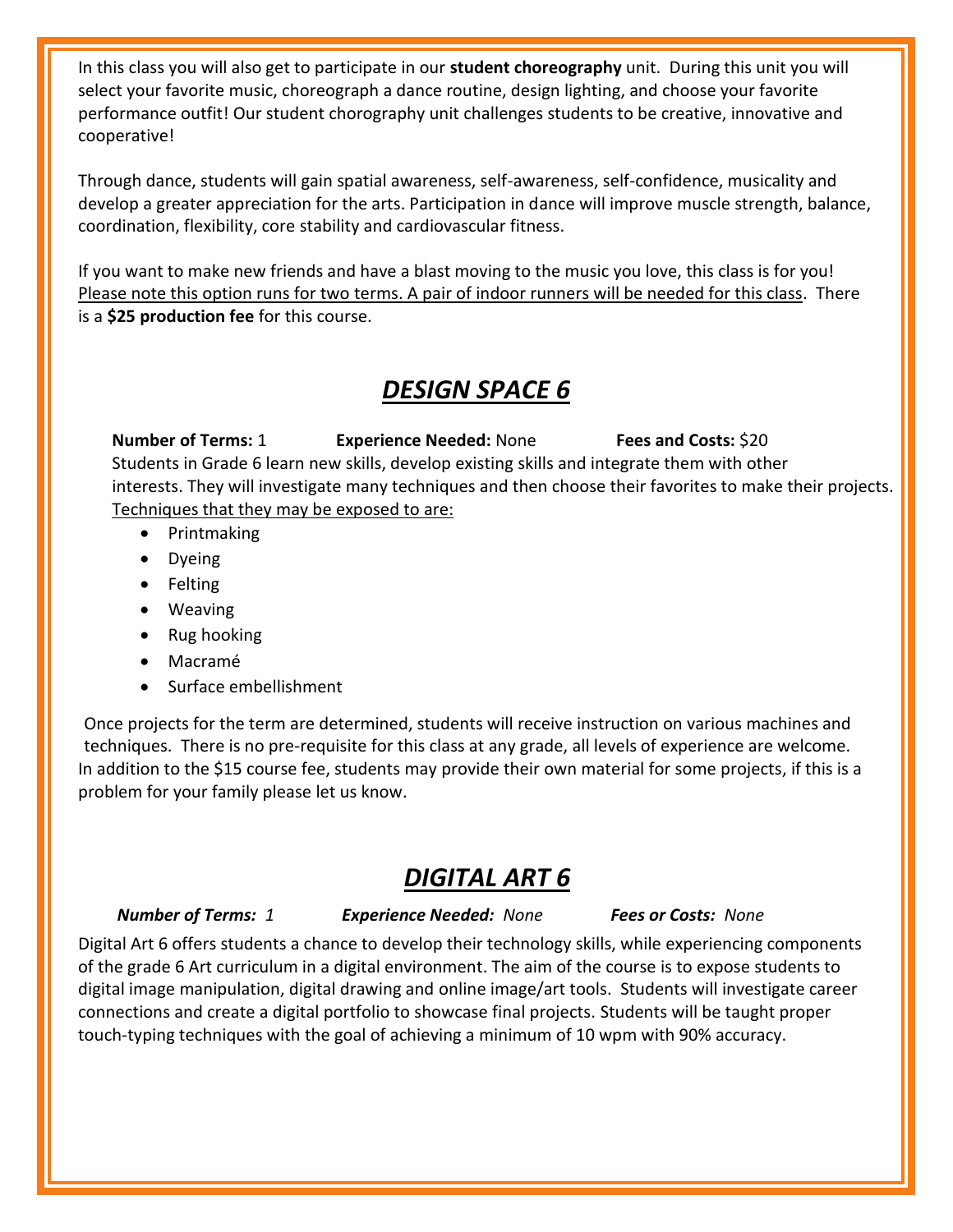### *DRAMA 6*

#### *Number of Terms: 1 Experience Needed: None Fees or Costs: None*

**Express yourself!** The goal of Drama 6 is to encourage a positive self-concept that explores life and situations by taking on the roles of others. Drama students will experiment with dramatic play, movement, speech, and theatre study in a variety of forms. Drama 6 encourages you to work with other people in the school, communicate within small and large groups, as well as work together as a class. If you want to get to know more people in your school, build confidence through play, learn the craft of acting, and feel the thrill of performing for an audience, then DRAMA 6 is the place to be! Be prepared to have fun, work hard, and showcase your talent.

#### *FILM STUDIES 6*

*Number of Terms: 1 Experience Needed: None Fees or Costs: None*

Do you have a favourite movie that you could watch over and over again and never be bored? What was it about that movie that grabbed your attention? In this class you will explore how movies are taken from its storyboard and brought to life through meaningful characters, plot, lighting, sound and editing techniques. You will watch films in a variety of different genres and analyze their theme and some of the lesser known hidden meanings behind them. Throughout this option, we will dive deeper into film production, jobs and the behind the scenes work that goes into creating some of your favourite movies!  

### *FOODS & NUTRITION 6*

#### *Number of Terms: 1 Experience Needed: None Fees or Costs: \$25*

Students in Grade 6 Foods will make (and eat) a variety of foods and are taught to use basic tools, small electrical appliances and the stove and oven. Students will make decisions about which foods they cook in class based on their nutritional needs, as well as food restrictions that may be present within their group. As they progress through the grade levels, students are encouraged to create and tackle recipes and projects that more challenging, and to share their new skills and recipes with their families. There is no pre-requisite for this class at any grade, all levels of experience are welcome. There is a \$20 course fee attached to this class.

### *MARINE BIOLOGY 6*

*Number of Terms: 1 Experience Needed: None Fees or Costs: None*

Have you ever wanted to learn more about ocean animals and creatures? Wanted to become a marine biologist as a job? In this option you will explore the truths and myths about ocean animal captivity programs, rehabilitation organizations, and learn more about organisms found within different ocean ecosystems around the world. We will explore human impacts like ocean pollution and the lasting effects on marine animals. You will also learn basic navigational skills to read and interpret nautical charts, parts of boats and marine safety as well as exploring more about marine jobs to live out your dream making a living on the ocean!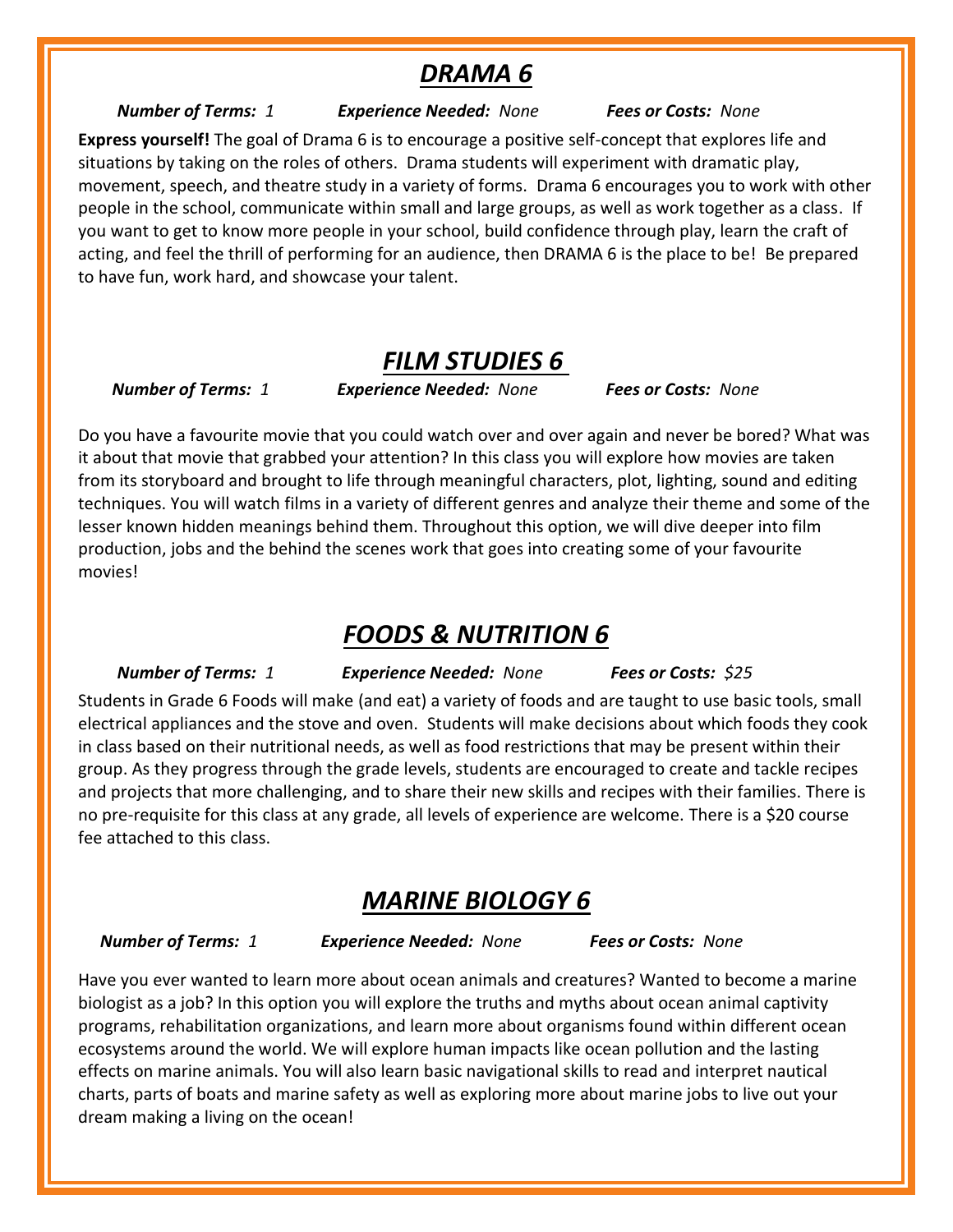### *MATH 4 LIFE 6*

#### *Number of Terms: 1 Experience Needed: None Fees or Costs: None*

Have you ever asked the question, "When am I ever going to use this?" Come and see how math is more than just what you learn in the classroom. Become a better chess player. Increase your odds of winning card games. Amaze your friends and family with magic card tricks. Use a ruler to become an amazing artist. Play, design and build board games. Learn how to take a \$20 allowance and turn it into \$20000. All this and more in Math for Life.

#### *MUSIC MADNESS 6*

 *Number of Terms: 1 Experience Needed: None Fees or Costs: None*

Music Madness 6 is a one term option designed to meet the Alberta curriculum requirements for grade 6 students. This class will be mandatory for all grade 6 students not enrolled in any other music options at G.S. Lakie. In this hands-on music class, students will explore the sound of various musical instruments, play a steady beat using rhythm instruments, and recognize music and some composers of other times, places and cultures. No previous musical training is required to be successful in this class. Our goal is to let everyone experience the fun of playing music together on various instruments, develop listening skills and to acquire more music aptitude.

### *MUSIC GUITAR 6*

 *Number of Terms: 1 Experience Needed: None Fees or Costs: None*

This class is an "intro" to playing the guitar. Students will start by learning the parts of the instrument and the different types of guitars. Reading music notation on the guitar will be covered leading into basic chords, songs, and proper playing technique. Students will learn to play many styles including rock, blues, and classical. The class will also perform for assemblies and special events. These performances will be in a guitar ensemble and rock band setting. Beginner players will leave playing well, and intermediate players will acquire advanced techniques. If you love rocking out in Guitar 6, you may find yourself in other classes like Rock & Pop in grade 7 and 8 where the inner Rock Star in you will be given the stage and spotlight to shine bright!

Check out Mr. Arvay's Guitar webpage for more info: **<https://www.gslakieguitar.com/>**

### *MODERN SHOP & MAKER SPACE 6*

 *Number of Terms: 1 Experience Needed: None Fees or Costs: \$15*

Lakie has an amazing construction shop and maker space that allows students to get some literal "hands on" experience working with tools and other construction materials. Our facility features not only woodworking, but metal fabrication and technology as well. The shop has all of the tools and machines that one would find in an industrial setting, as well as including some exciting technology such as a 3D printer, CNC computerized caving machine, and computers/video equipment for designing projects and documenting learning. All students who take shop start the term by passing a series of safety courses and quizzes before they are allowed to use the different power tools. In grade six, the construction projects are more prescribed as the students learn how the tools are used and build their foundational skills.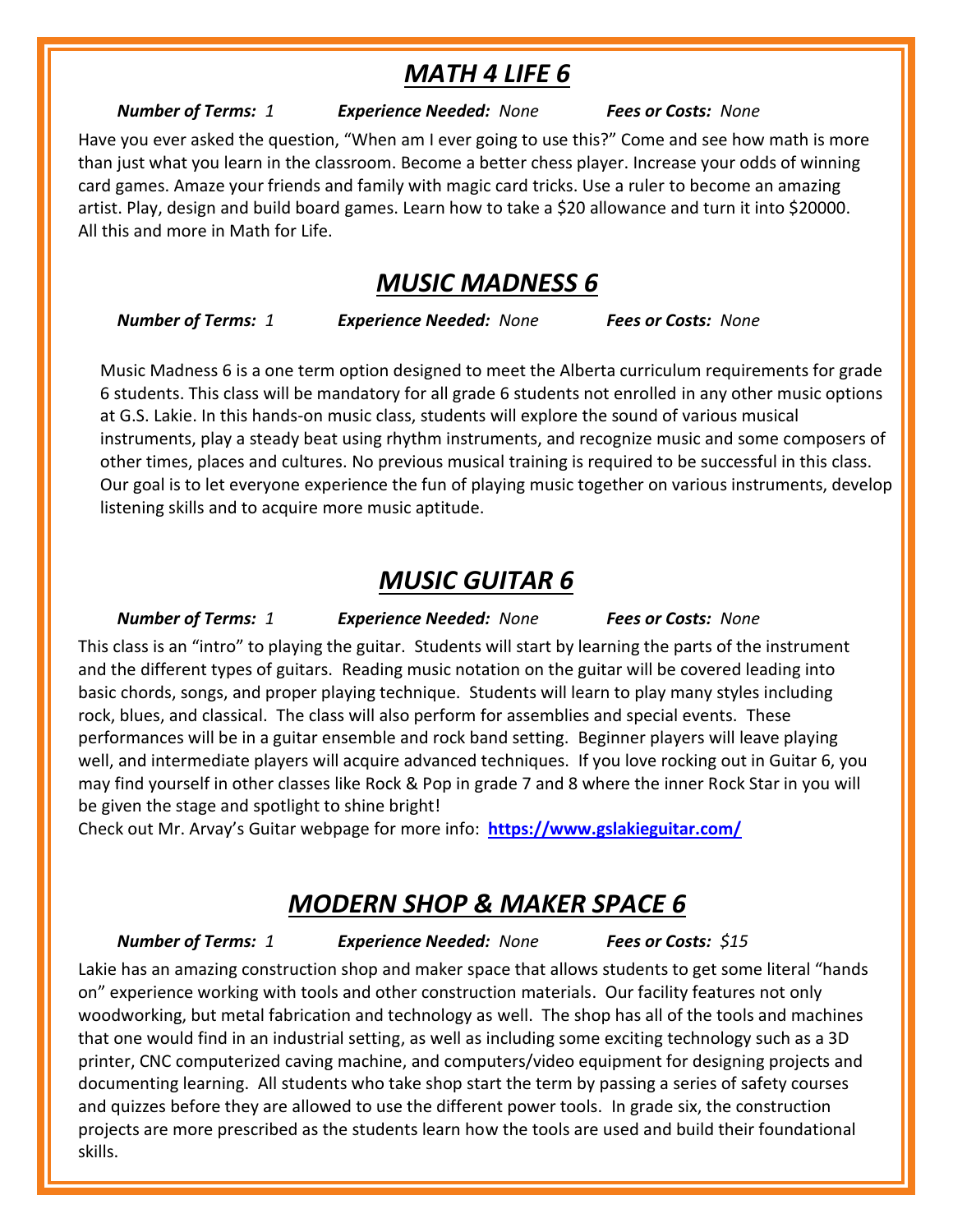# *NUMERACY 6*

*Number of Terms: 1 Experience Needed: None Fees or Costs: None*

This option is for students that struggle with math and would like a little more one to one help. We will look at strategies that will help them be more successful in math, how to prepare for exams, help with assignments, etc. We will also use this time to review material already covered. We will accomplish this through different means, such as games, whiteboard work, lessons, or whatever works for the individual.

## *OUTDOOR EDUCATION 6*

 *Number of Terms: 1 Experience Needed: None Fees or Costs: \$40*

If you like the outdoors, and you love a challenge, then this is the option for YOU! The focus of this course will be on practical knowledge ranging from wilderness survival, core camping skills, wildlife diversity and conservation, and orienteering level 1. What if you were stranded outdoors? Or lost? What would you do? How do you set up a proper camp site? How do you find your way? Be prepared to learn everything from using a map and compass, to starting a fire and be prepared to work with others. This option will be action packed with many hands-on activities and will also involve many little challenge tasks along the way. This option does involve writing reports/ assignments and small quizzes to determine knowledge retention.

# *PHOTOGRAPHY 6*

*Number of Terms: 1 Experience Needed: None Fees or Costs: None*

During this course, you will learn the basic skills and techniques needed to produce artistic digital photos. Specifically, you will learn:

- the basic components and controls of digital cameras.
- how to download photos and do basic editing.
- photo composition (how to take good pictures), considering artistic elements such as subject matter being photographed, proportion (rule of thirds), point of view, effects, patterns, action, close-ups and fragments (macro), medium shots, long shots, landscape, portraits, leading lines, light and shadow, silhouette, still life, reflection, framing, panoramic and light painting

If available, students will have the opportunity to use their personal devices (smartphones) for assignments in this option.

### *SEWING & FABRIC ARTS 6*

 *Number of Terms: 1 Experience Needed: None Fees or Costs: \$15*

Students in Grade 6 Sewing learn new skills, develop existing skills and integrate them with other interests. They will make assigned projects, usually including:

- Drawstring bag
- Throw Pillow
- Pillowcase
- PJ Pants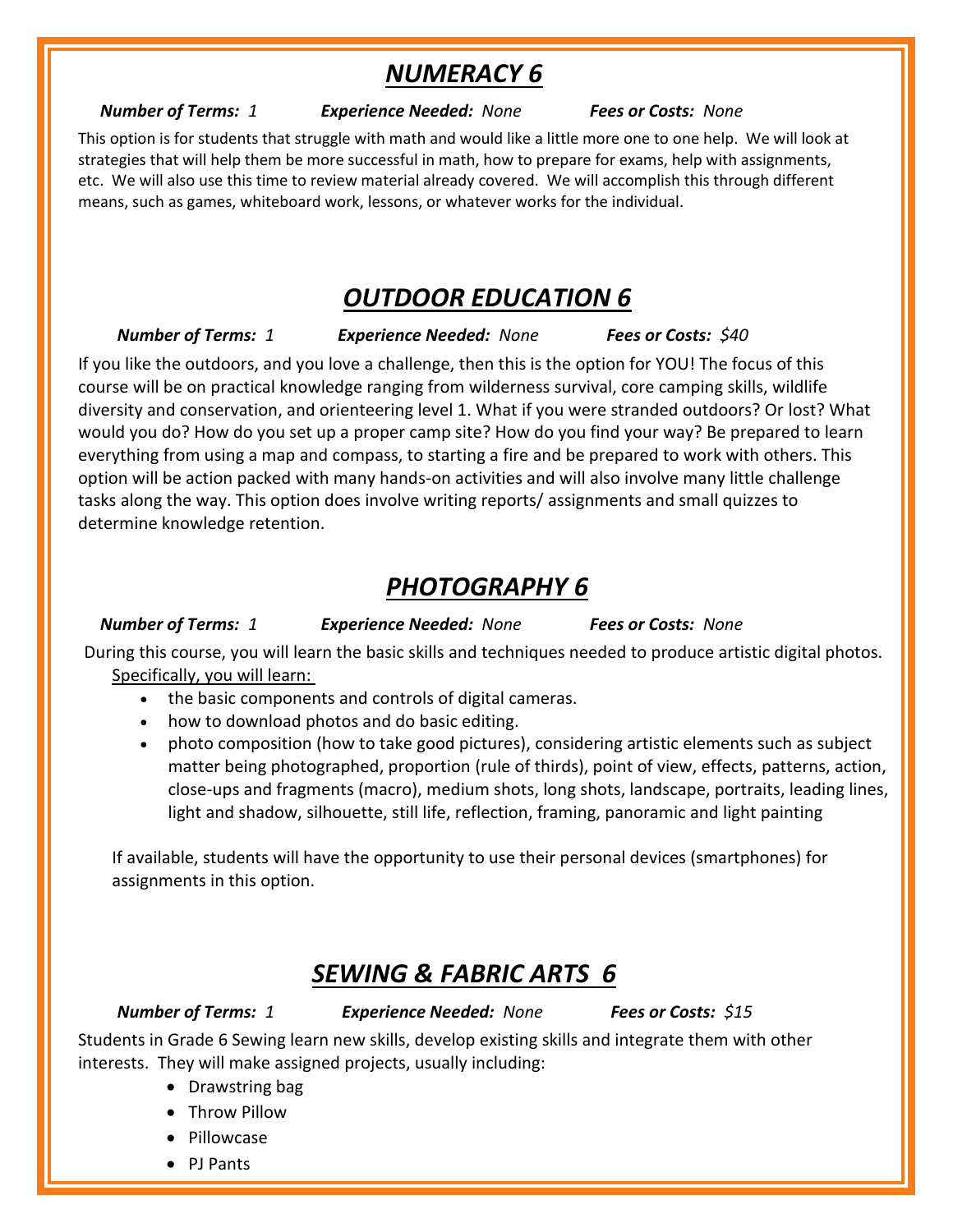It there is time left in the term there will be another project available for them to do. There is no pre-requisite for this class at any grade, all levels of experience are welcome, there is an expectation that students can work somewhat independently once they have learned the skills. In addition to the \$5 course fee, students provide their own material for most projects.

### *SPANISH 6*

 *Number of Terms: 1 Experience Needed: None Fees or Costs: None*

Did you know that Spanish is a more common native language than English? In this class, students will learn to speak, read and write in Spanish as they learn about the culture, food and music of various Spanish speaking countries. No previous experience with Spanish is required. Just come and be prepared to be immersed in a new language!

# *WICKED WIZARD OF OZ - PERFORMANCE CLASS 6*

*Number of Terms: 2 Experience Needed: None Fees or Costs: \$40*

Escape to a Wicked World full of imagination and adventure! Students in this class will have the opportunity to shine on and/or off stage through the elements of music, drama, dance and design. This ground-breaking collaboration will take place at the Yates Memorial Theatre, March 6-10, 2023. This is a new and exciting take on the Performing Arts at Lakie. The Oz production company will be taught by Sheldon Arvay, Courtney Wehlage, Kristi Legge, and Lori Adamson. Together these teachers will be creating a customized performing arts experience. Students will have the opportunity to specialize in specific areas and be exposed to a variety of other performing arts disciplines.

Please note, there will be a \$40.00 production fee for this class and all students will receive a customized T-shirt. This option will take place during terms one and two.

Come join us for an unforgettable journey into Oz!

#### **Please note:**

- You will be sign up by selecting a specific discipline (dance, drama or design), but will have exposure to all of them.
- Duration lengths differ:
	- $\circ$  Dance = 2 terms
	- $O$  Drama = 1 term